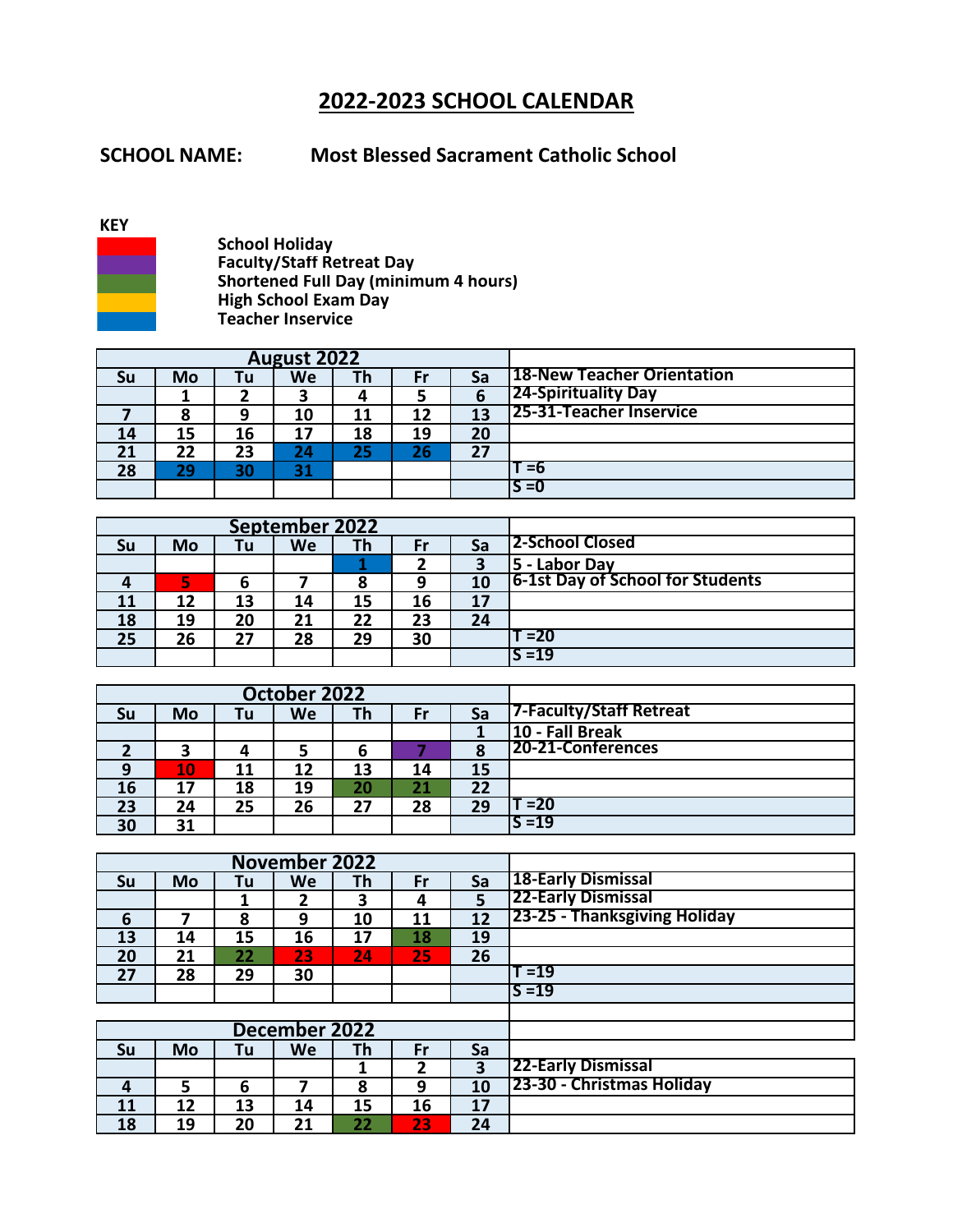| n | $-$ | æ | $\sim$ | $\sim$ | 20. |
|---|-----|---|--------|--------|-----|
|   |     |   |        |        | __  |

|    |    |    | January 2023 |    |    |    |                                  |
|----|----|----|--------------|----|----|----|----------------------------------|
| Su | Mo | Tu | We           | Th | Fr | Sa | 2 - Christmas Holiday            |
|    |    |    |              |    | ь  |    | 16 - Martin Luther King, Jr. Day |
| Ο  |    | 10 | 11           | 12 | 13 | 14 |                                  |
| 15 | 16 | 17 | 18           | 19 | 20 | 21 |                                  |
| 22 | 23 | 24 | 25           | 26 | 27 | 28 |                                  |
| 29 | 30 | 31 |              |    |    |    | T =20                            |
|    |    |    |              |    |    |    | $S = 20$                         |

|    |    |    | <b>February 2023</b> |    |    |    |                             |
|----|----|----|----------------------|----|----|----|-----------------------------|
| Su | Mo | Tu | We                   | Th | Fr | Sa |                             |
|    |    |    |                      |    | 3  | 4  | 17-Conferences              |
|    | b  |    |                      | 9  | 10 | 11 | <b>20 - Presidents' Day</b> |
| 12 | 13 | 14 | 15                   | 16 | 17 | 18 |                             |
| 19 | 20 | 21 | 22                   | 23 | 24 | 25 |                             |
| 26 | 27 | 28 |                      |    |    |    | T =19                       |
|    |    |    |                      |    |    |    | IS =19                      |

|    |    |     | <b>March 2023</b> |    |    |    |                              |
|----|----|-----|-------------------|----|----|----|------------------------------|
| Su | Mo | Tul | We                | Th | Fr | Sa |                              |
|    |    |     |                   |    | э  | 4  | 10-Early Dismissal           |
|    | 6  |     | Ō                 | 9  | 10 | 11 | 13 - PD Day; Student Holiday |
|    | 13 | 14  | 15                | 16 | 17 | 18 |                              |
| 19 | 20 | 21  | 22                | 23 | 24 | 25 |                              |
| 26 | 27 | 28  | 29                | 30 | 31 |    | T =23                        |
|    |    |     |                   |    |    |    | IS =22                       |

|           |    |               | <b>April 2023</b> |     |                        |    |                          |
|-----------|----|---------------|-------------------|-----|------------------------|----|--------------------------|
| Su        | Mo | Tu            | We                | Th. | Fr                     | Sa |                          |
|           |    |               |                   |     |                        |    | <b>5-Early Dismissal</b> |
| ◠         |    |               |                   | b   |                        |    | 6-14 - Easter Holiday    |
| $\bullet$ | 10 | $\mathbf{11}$ | 12                | 13  | $\mathbf{14}^{\prime}$ | 15 |                          |
| 16        | 17 | 18            | 19                | 20  | 21                     | 22 |                          |
| 23        | 24 | 25            | 26                | 27  | 28                     | 29 | ั =13                    |
| 30        |    |               |                   |     |                        |    | $S = 13$                 |

|    |        |    | <b>May 2023</b> |    |    |    |                           |
|----|--------|----|-----------------|----|----|----|---------------------------|
| Su | Mo     | Tu | We              | Th | Fr | Sa |                           |
|    |        |    | 3               |    |    | ь  | <b>26-Early Dismissal</b> |
|    | О<br>ο | 9  | 10              | 11 | 12 | 13 | <b>29 - Memorial Day</b>  |
| 14 | 15     | 16 | 17              | 18 | 19 | 20 |                           |
| 21 | 22     | 23 | 24              | 25 | 26 | 27 |                           |
| 28 | 29     | 30 | 31              |    |    |    | T =22                     |
|    |        |    |                 |    |    |    | S = 22                    |

|    |    |    | <b>June 2023</b> |    |    |    |                                 |
|----|----|----|------------------|----|----|----|---------------------------------|
| Su | Mo | Tu | We               | Тh | Fr | Sa |                                 |
|    |    |    |                  |    |    |    | <b>15-Last Day for Students</b> |
|    |    | 6  |                  | 8  | 9  | 10 | 16-Last Day for Teachers        |
| 11 | 12 | 13 | 14               | 15 | 16 | 17 |                                 |
| 18 | 19 | 20 | 21               | 22 | 23 | 24 |                                 |
| 25 | 26 | 27 | 28               | 29 | 30 |    | T =12                           |
|    |    |    |                  |    |    |    | $S = 11$                        |